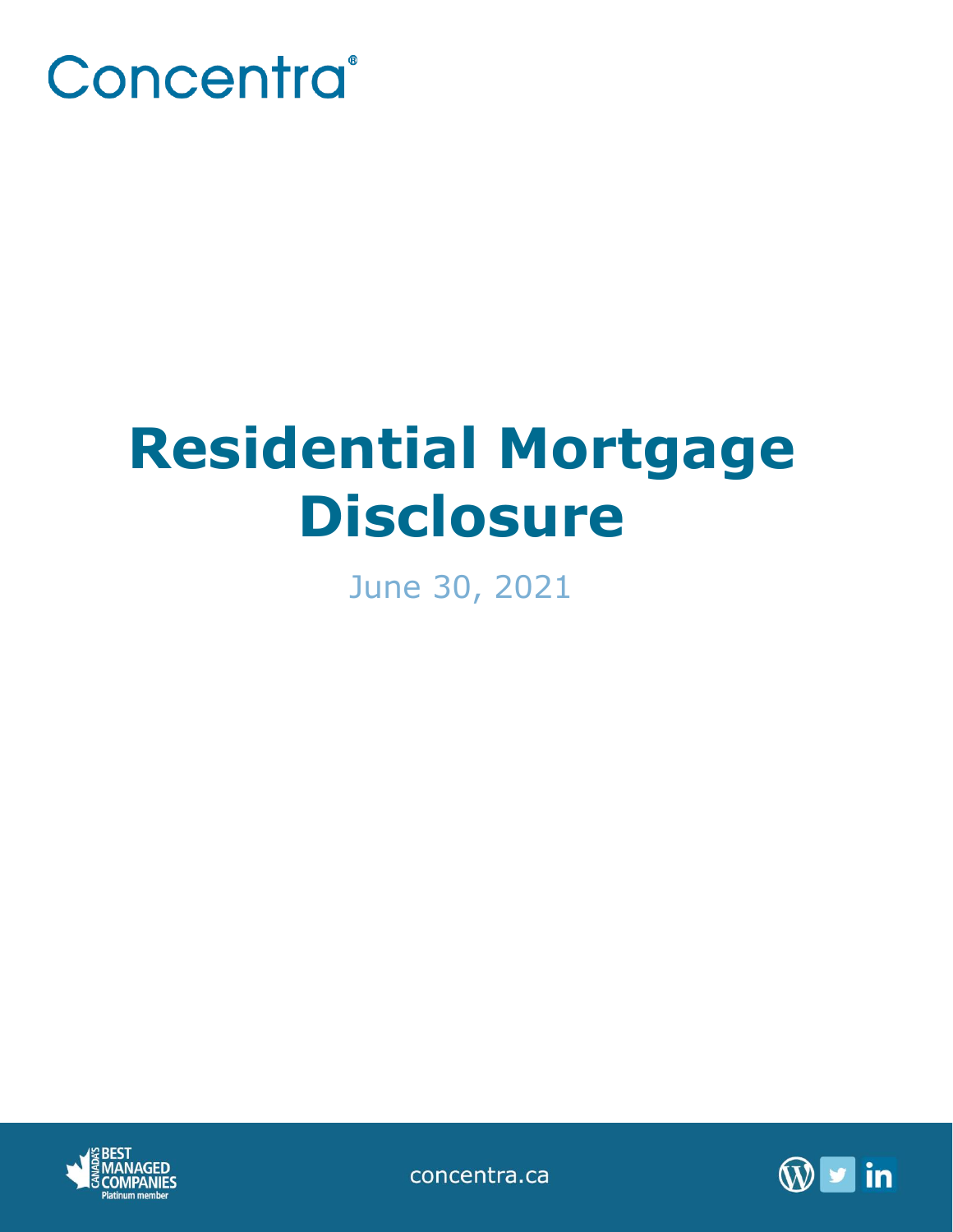# **June 30, 2021 Residential Mortgage Disclosure**

In accordance with the *Office of the Superintendent of Financial Institutions Canada (OSFI) Guideline B20 – Residential Mortgage Underwriting Practices and Procedures* issued June 2012, additional disclosure is provided regarding the company's residential mortgage exposure.

The company is limited to providing residential real estate loans of no more than 80% of the collateral value. Lending at a higher loan-to-value (LTV) is permitted but requires default insurance. This insurance is contractual coverage of the eligible facilities that protects the company's real estate secured lending portfolio against potential losses caused by borrower default. It is provided by either government backed entities or other approved private mortgage insurers.

On an annual basis the company performs a stress test to determine the impact of a significant decline in house prices on the residential mortgage portfolio. Due to the high percentage of insured residential mortgages held on the balance sheet and the increase in house prices since initial underwriting, there is very little impact to the company's capital position from this stress event.

## **Residential mortgages and home equity lines of credit (insured vs. uninsured)** *(1)*

The following table presents amounts of insured and uninsured residential mortgages and home equity lines of credit (HELOCs), by geographic regions.

|                            | June 30, 2021                |       |                  |                          |               |                        |                  |               |               |       |                  |       |
|----------------------------|------------------------------|-------|------------------|--------------------------|---------------|------------------------|------------------|---------------|---------------|-------|------------------|-------|
|                            | <b>Residential Mortgages</b> |       |                  |                          | <b>HELOCS</b> |                        |                  |               | <b>Total</b>  |       |                  |       |
|                            | Insured $(2)$                |       | <b>Uninsured</b> |                          |               | Insured <sup>(2)</sup> | <b>Uninsured</b> |               | Insured $(2)$ |       | <b>Uninsured</b> |       |
|                            | \$                           | %     | \$               | $\frac{0}{0}$            | \$            | %                      | \$               | $\frac{1}{2}$ | \$            | %     | \$               | %     |
| Province $(3)$             |                              |       |                  |                          |               |                        |                  |               |               |       |                  |       |
| Atlantic                   | 289,173                      | 6.57  | 10.659           | 0.43                     |               | $\sim$                 | 4,431            | 2.40          | 289,173       | 6.57  | 15,090           | 0.57  |
| Quebec                     | 8,305                        | 0.19  | 3                | $\overline{\phantom{a}}$ |               |                        |                  |               | 8,305         | 0.19  | 3                |       |
| Ontario                    | 1,844,958                    | 41.93 | 2,047,028        | 82.56                    |               | $\sim$                 | 91,205           | 49.34         | 1,844,958     | 41.93 | 2,138,233        | 80.25 |
| Prairies &<br>Territories  | 1,656,139                    | 37.65 | 178,751          | 7.21                     |               | $\blacksquare$         | 26,675           | 14.42         | 1,656,139     | 37.64 | 205,426          | 7.71  |
| <b>British</b><br>Columbia | 601,042                      | 13.66 | 243,072          | 9.80                     | 394           | 100.00                 | 62,548           | 33.84         | 601,436       | 13.67 | 305,620          | 11.47 |
| Total                      | 4,399,617                    | 100   | 2,479,513        | 100                      | 394           | 100                    | 184,859          | 100           | 4,400,011     | 100   | 2,664,372        | 100   |

(Thousands of Canadian dollars, except percentage amounts)

*(1) This table was prepared based on the disclosure requirements contained in OSFI's B-20 Guideline. All reverse mortgages secured by residential property are considered to be HELOC.*

*(2) Default insurance is contractual coverage of eligible facilities whereby the company's exposure to real estate secured lending is protected against potential shortfalls caused by borrower default. This insurance is provided by either government backed or other private mortgage default insurers. (3) The province represents the location of the property in Canada. There are no foreign operations.*



**\_\_\_\_\_\_\_\_\_\_\_\_\_\_\_\_\_\_\_\_\_\_\_\_\_\_\_\_\_\_\_\_\_\_\_\_\_\_\_\_\_\_\_\_**